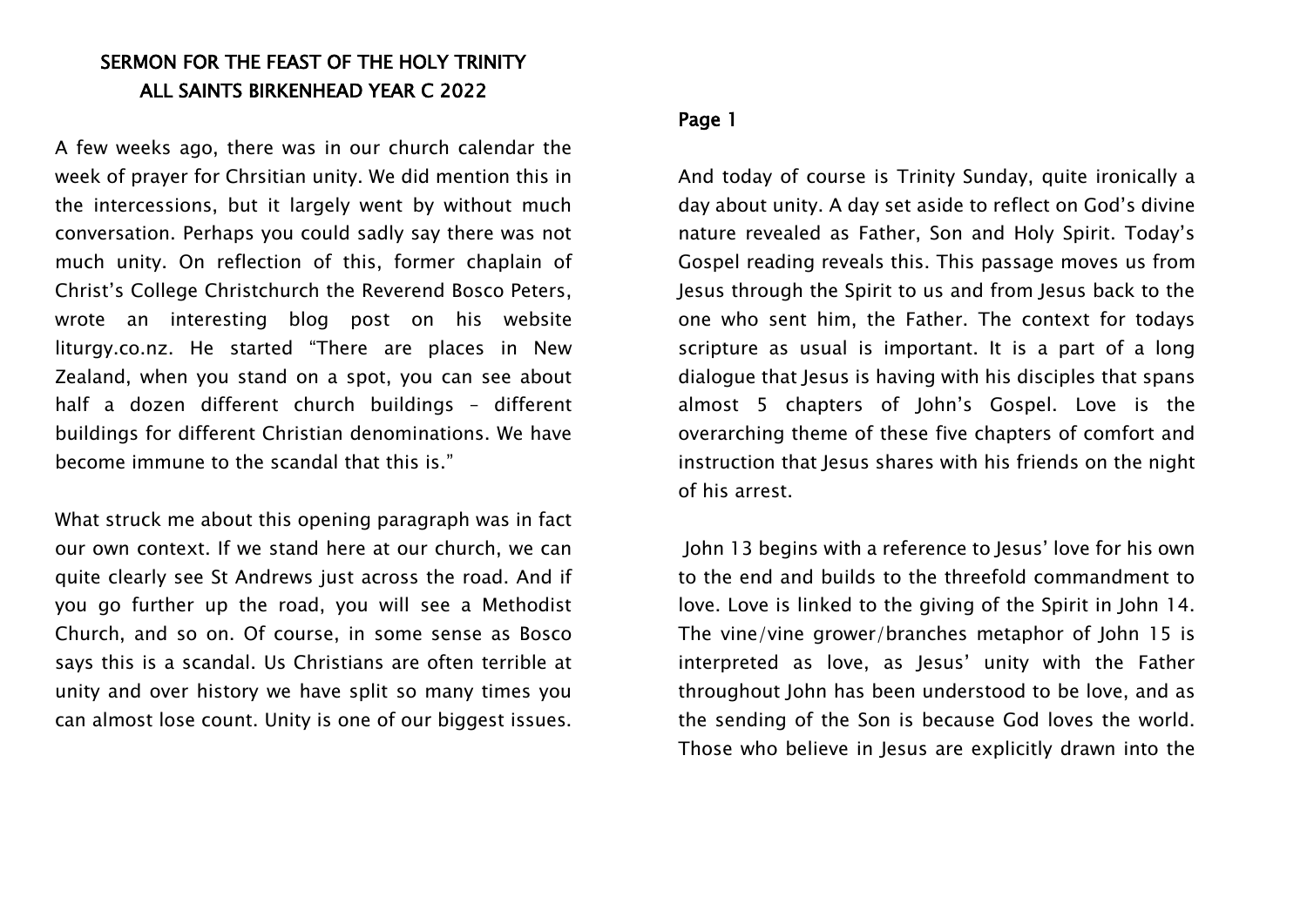love of Father and Son in the prayer of John 17 so that the divine love story with the world can be made manifest in them. The Gospel today for Trinity Sunday invites us to draw all of that together.

Perhaps the reason that Jesus takes almost 5 chapters to explain to his disciples the importance of love and unity is that unfortunately as we know the disciples so often miss the mark regarding these virtues. They squabble over who is to be the greatest. They rebuke Jesus for saying that he must suffer. And as we are all aware they abandon each other when Jesus is arrested. Love and unity, even for those closest to Jesus is a difficult task.

#### Page 2

And so, we may rightly think what chance do we have 2000 years later at this love and unity stuff? We know the deep and painful history of the church, from schism to reformation to an almost incalculable number of denominations and sects now existing. The Reverend Bosco Peters in fact in his article writes about how we got here. He muses "often there is a sort of capitalist lens on these different denominations: different personality types need different denominations, so this justification goes. Competition is good. This row of competing church buildings is viewed akin to a row of different supermarkets, or the row of different car sales yards, or of different restaurants.

Anglicans (and others?) have been sucked into this capitalist paradigm in providing different services at different times (or, in some cases, in different buildings on the same property at the same time)."

"Implicit is a capitalist-type competitiveness: just as the different car yards compete for the people wanting a car, so churches compete for the people wanting a church service. Denominations – says this approach – are like different flavours of ice cream, and different people just prefer different flavours. Each denomination is providing a different flavour, otherwise some personalities would never get ice cream."

Unfortunately, the church has replicated modern societies mindset of 'if it doesn't work how I want it to work I can just go to the competitor' when it comes to church. I would say this is fundamentally unchristian and is one of the reasons why we are in the mess that we are in.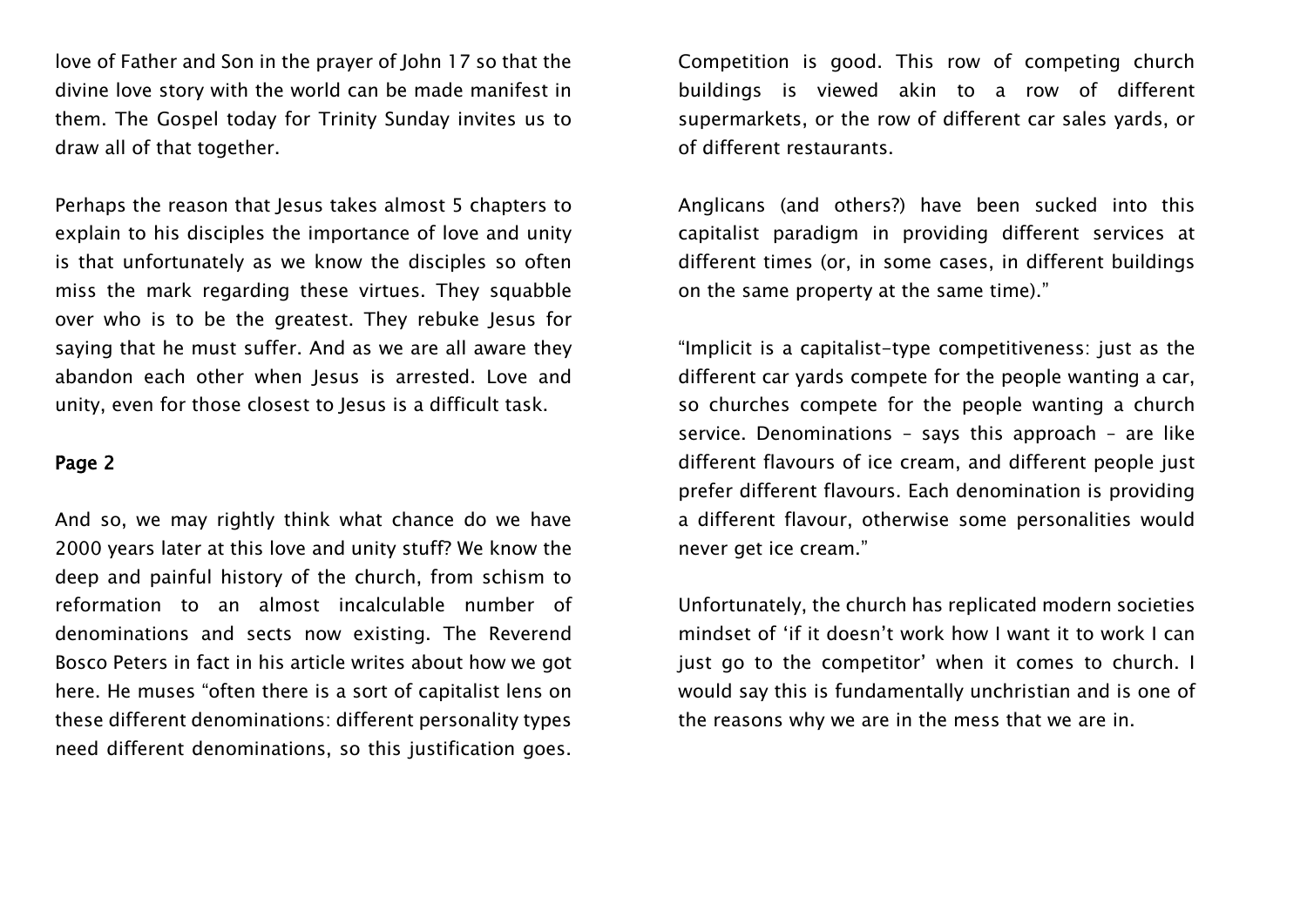### Page 3

But of course, this is not new. As mentioned even the disciples of Jesus struggled with disunity. They wanted their own way, their own needs met and so they often quarrelled. They wouldn't have known it as the 'capitalist mindset' but the fruits were the same. And so Jesus goes to great lengths to explain to them the importance of unity. But not just unity, but also love. For without love, unity is difficult. And so today we get a picture of the eternal love flowing from the one who sends, to the sent one, to the Spirit who dwells in us. It is this abiding love, the indwelling of God's spirit through the sacraments of baptism and confirmation that in turn makes us lovebearers for, in, and with God. sent out ourselves into the world to bear witness to it with our love.

The loving circle of God—the Father, the Son-Word, and the Spirit-breath—draws us into itself and moves us out into the world with it. And so we are to be reflections of not only this love of the Trinity but also the unity that exists within. At the heart of God is a unity of love that is willing to suffer for the other. A willingness to set aside ones own desires and privileges for the other.

#### Page 4

And so the challenge for us as Christians today is that we are called to reflect this unity of love ourselves. The hard part? Well it is not always about getting what we want. It is about giving up something for another. If there is any solution to our problems of disunity, then this is a good start. The good news of the gospel is that we don't do this alone. We believe that God is with us through his Holy Spirit guiding and strengthening us when needed. However, this is not just passive. We must work with the spirit to bring about this unity and love.

What would our churches look like if we resisted the 'capitalist' approach to worship? If we were able to put aside some of our preferences to support and encourage each other by attending worship more regularly, giving more readily and been open to where God may be leading us? As we face an uncertain future made even more uncertain due to Covid, are there ways we can live out the Trinity of love and unity here in our community of faith?

Now I don't mean we just put up with bad or sloppy worship, or indifferent pastors. But we must somehow, I believe return to the Anglican concept of 'Common